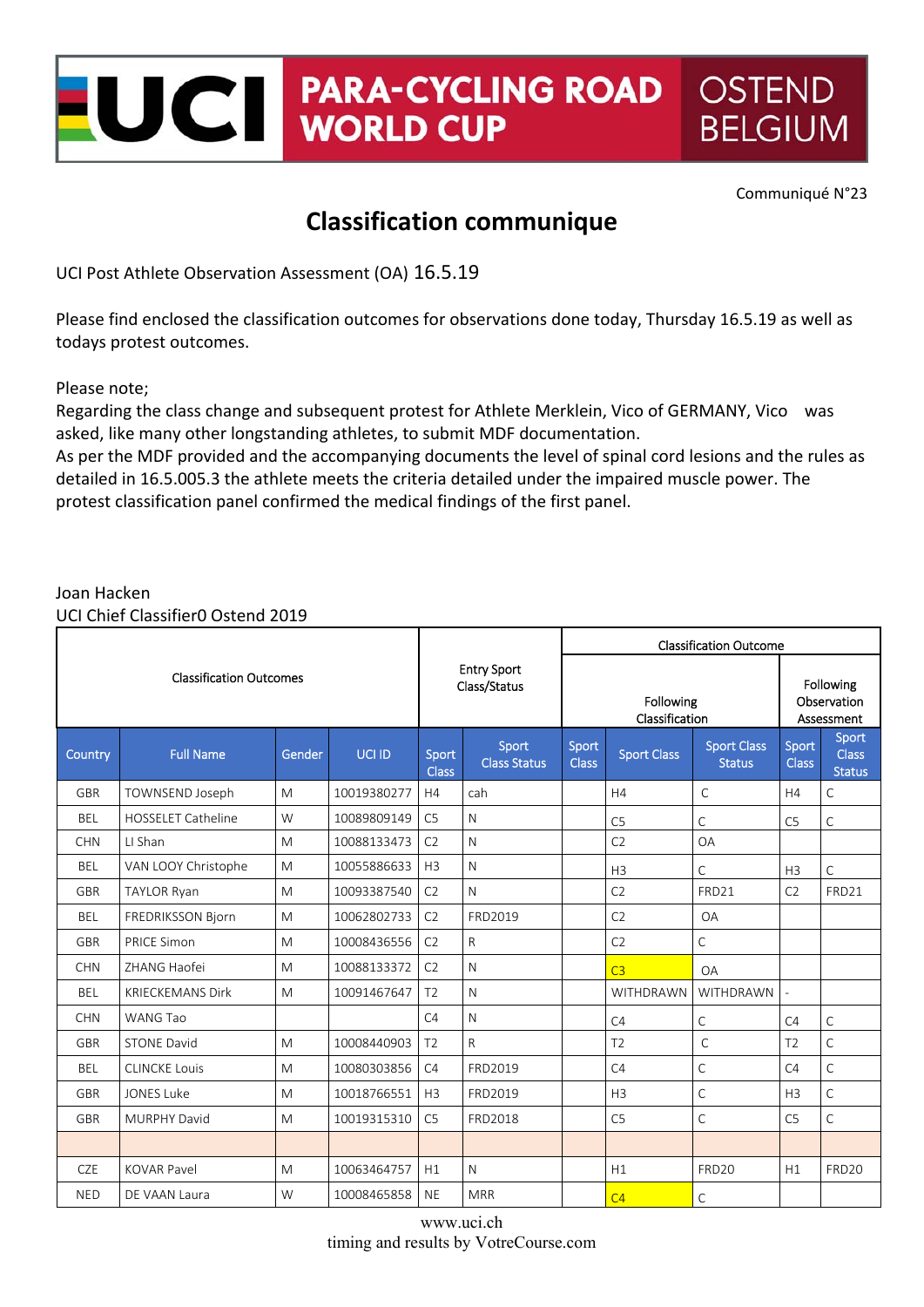|            | UCII                                    |   | <b>WORLD CUP</b>  |                | <b>PARA-CYCLING ROAD</b> |                | <b>OSTEND</b><br><b>BELGIUM</b> |                          |                   |
|------------|-----------------------------------------|---|-------------------|----------------|--------------------------|----------------|---------------------------------|--------------------------|-------------------|
| <b>ITA</b> | DE CORTES Mirko                         | M | 10013021424       | H <sub>5</sub> | $\mathsf{N}$             | NO SHOW        | NO SHOW                         |                          |                   |
| <b>CHN</b> | <b>QIAO Yuxin</b>                       | W | 10088133574       | C4             | $\mathsf{N}$             | C <sub>4</sub> | FRD <sub>20</sub>               | C <sub>4</sub>           | FRD20             |
| <b>NED</b> | VAN DEN BROEK Andrea                    | W | 10093581035       | C <sub>2</sub> | $\mathsf{N}$             | C <sub>4</sub> | <b>OA</b>                       |                          |                   |
| <b>NZL</b> | <b>MCCALLUM Hamish</b>                  | M | 10082591541       | C <sub>3</sub> | $\mathsf{N}$             | C <sub>3</sub> | <b>FRD20</b>                    | C <sub>3</sub>           | FRD <sub>20</sub> |
| <b>NED</b> | <b>ALBERS Chiel</b>                     | M | 10053197309       | H4             | $\mathsf{N}$             | H4             | $\mathsf{C}$                    | H <sub>4</sub>           | $\mathsf{C}$      |
| <b>NZL</b> | <b>MEAD Rory</b>                        | M | 10059646795       | H <sub>2</sub> | FRD2019                  | H <sub>2</sub> | <b>OA</b>                       | H <sub>2</sub>           | $\mathsf C$       |
| <b>NED</b> | <b>HELWEG Melanie</b>                   | W | 10057470460       | H4             | R.                       | H4             | <b>OA</b>                       | H <sub>4</sub>           | FRD <sub>20</sub> |
| <b>NZL</b> | MALZBENDER Eltje                        | W | 10022153063       | T <sub>2</sub> | $\mathsf{R}$             | T1             | <b>OA</b>                       | T1                       | FRD21             |
| <b>RSA</b> | <b>PARKIN Charl</b>                     | M | 10089809957       | C1             | N                        | C1             | FRD <sub>20</sub>               | C1                       | FRD20             |
|            |                                         |   |                   |                |                          |                |                                 |                          |                   |
| <b>SUI</b> | <b>FANKHAUSER Nick</b>                  | M | 10055482566       | H <sub>3</sub> | N                        | H <sub>3</sub> | <b>OA</b>                       | H <sub>3</sub>           | FRD21             |
| SWE        | ÅBERG Martin                            | M | 10022566426       | T <sub>2</sub> | FRD2019                  | T <sub>2</sub> | $\mathsf C$                     | T <sub>2</sub>           | $\mathsf{C}$      |
| <b>JPN</b> | FUKUI Kazuha                            | M | 10083071689       | T <sub>2</sub> | N                        | T2             | OA                              | T <sub>2</sub>           | FRD <sub>20</sub> |
| <b>SWE</b> | <b>OHLQVIST Patrik</b>                  | M | 10022500243       | H <sub>2</sub> | FRD2019                  | H <sub>2</sub> | $\mathsf C$                     | H <sub>2</sub>           | $\mathsf C$       |
| POL        | <b>TURONEK Slawomir</b>                 | M | 10080166440       | C4             | FRD2019                  | NO SHOW        | NO SHOW                         |                          | $\mathbf 0$       |
| POL        | <b>PYTLAK Dariusz</b>                   | M | 10061952163       | C4             | FRD2019                  | C4             | <b>OA</b>                       |                          |                   |
| <b>SWE</b> | <b>STAHL Kristoffer</b>                 | M | 10061786253       | C <sub>2</sub> | FRD2019                  | C <sub>2</sub> | <b>OA</b>                       |                          |                   |
| <b>NZL</b> | <b>SHARP Fraser</b>                     | M | 10009655019       | C <sub>3</sub> | <b>MRR</b>               | C <sub>2</sub> | <b>OA</b>                       |                          |                   |
| <b>SWE</b> | STRANDBERG Daniel                       | M | 10022568446       | C <sub>3</sub> | FRD2019                  | C <sub>3</sub> | <b>OA</b>                       |                          |                   |
| <b>NED</b> | Van Den Broek Andrea                    | W | 10093581035       | C4             | Protest                  | C4             | OA                              |                          |                   |
|            | Day 2                                   |   |                   |                |                          |                |                                 |                          |                   |
| <b>GER</b> | <b>LAWS Vanessa</b>                     | W | 10046152479       | C <sub>5</sub> | N                        | C <sub>5</sub> | <b>OA</b>                       |                          |                   |
| <b>FRA</b> | GAILLARD Christophe                     | M | 10075745361       | C4             | N                        |                | NO SHOW                         | $\overline{\phantom{a}}$ |                   |
| <b>GER</b> | NOWKA Katharina                         | W | 10049991457       | C <sub>2</sub> | $\mathsf{N}$             | C <sub>2</sub> | OA                              |                          |                   |
| <b>FRA</b> | AMOSSE Stephane                         | M | 10024723260       | C <sub>5</sub> | R                        | <b>NE</b>      | $\mathsf{C}$                    | <b>NE</b>                | $\mathsf C$       |
| GER        | PIJAHN Yvonne                           | W | 10015422879       | H4             | ${\sf N}$                | H <sub>3</sub> | OA                              | H <sub>3</sub>           | FRD21             |
| FRA        | <b>NUNES Mathieu</b>                    | M | 10013398310       | H3             | ${\sf N}$                | H <sub>3</sub> | $\mathsf C$                     | H <sub>3</sub>           | $\mathsf C$       |
| KOR        | LEE In Jea                              | m | 100 084 609<br>09 |                | N                        | H4             | C                               | H4                       | C                 |
| GER        | DREOCK-KASER Angelika                   | W | 10009920252       | C <sub>4</sub> | $\mathsf{R}$             | T2             | OA                              | T <sub>2</sub>           | FRD21             |
| <b>BRA</b> | DE SOUZA BEZERRA<br>Eduardo<br>Fernando | M | 10071781293       | H2             | $\mathsf{N}$             |                | NO SHOW                         | $\overline{\phantom{m}}$ | #NOM?             |
|            |                                         |   |                   |                |                          |                |                                 |                          |                   |
| GER        | RADENZ Roland                           | M | 10072544563       | T1             | FRD2019                  | T1             | $\mathsf C$                     |                          |                   |
| ITA        | CRETTI Claudia                          | W | 10091108242       | <b>NE</b>      | R                        | C <sub>4</sub> | OA                              |                          |                   |
| <b>USA</b> | <b>GAERTNER Travis</b>                  | M | 10081257284       | H4             | FRD2019                  | H4C            | $\mathsf C$                     | H4                       | $\mathsf C$       |
| <b>USA</b> | <b>KENNEDY Ellie</b>                    | W | 10077736588       | T <sub>2</sub> | $\mathsf{N}$             | WITHDRAWN      | WITHDRAWN                       |                          |                   |
| GRE        | <b>SYRMAS Athanasios</b>                | M | 10093859103       | H <sub>5</sub> | $\mathsf{N}$             | NO SHOW        | NO SHOW                         |                          |                   |
| ROU        | DOBRICA Ionela Roxana                   | W | 10054247939       | H <sub>3</sub> | ${\sf N}$                | H <sub>3</sub> | OA                              | H <sub>3</sub>           | FRD21             |
| <b>USA</b> | SCHUBLE Jennifer                        | W | 10006084409       | C5             | $\mathsf{R}$             | C5             | $\mathsf C$                     | C <sub>5</sub>           | $\mathsf C$       |
| ITA        | <b>BOTTI Andrea</b>                     | M | 10015807445       | H4             | ${\sf N}$                | H4             | OA                              | H4                       | FRD20             |

I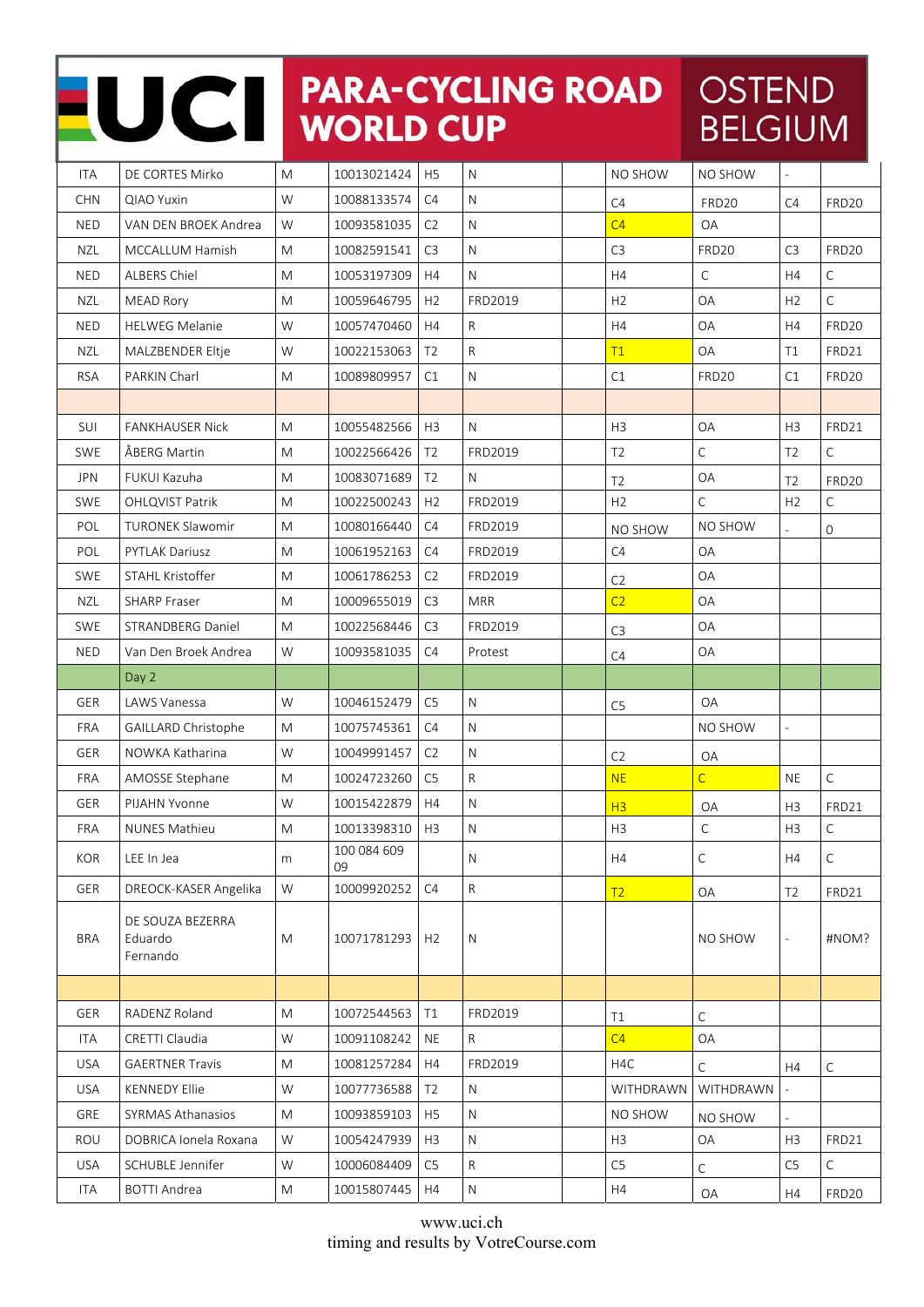|            | <b>PARA-CYCLING ROAD</b><br>UCII<br><b>WORLD CUP</b> |           |             |                |              |                | <b>OSTEND</b><br><b>BELGIUM</b> |                                  |                      |  |
|------------|------------------------------------------------------|-----------|-------------|----------------|--------------|----------------|---------------------------------|----------------------------------|----------------------|--|
| <b>USA</b> | ROLLMAN Jenna                                        | W         | 10071876576 | H <sub>3</sub> | $\mathsf{N}$ | H <sub>3</sub> | $\mathsf{C}$                    | H <sub>3</sub>                   | $\mathsf C$          |  |
| <b>ITA</b> | <b>BARTOLOTTA Dario</b>                              | M         | 10054951995 | H <sub>3</sub> | $\mathsf{N}$ | H4             | <b>OA</b>                       | H4                               | FRD21                |  |
|            |                                                      |           |             |                |              |                |                                 |                                  |                      |  |
| <b>FRA</b> | <b>BOUZIANI Florian</b>                              | M         | 10083019755 | C <sub>3</sub> | FRD2019      | C <sub>3</sub> | С                               | C <sub>3</sub>                   | C                    |  |
| ESP        | SANCHEZ-MIGALLON<br><b>MARTIN</b><br>Pedro           | M         | 10041807788 | C <sub>3</sub> | $\mathsf{N}$ |                | WITHDRAWN                       |                                  |                      |  |
| <b>GBR</b> | VAN GASS Jaco                                        | M         | 10009368867 | C4             | $\mathsf{R}$ | C <sub>3</sub> | <b>OA</b>                       |                                  |                      |  |
| <b>COL</b> | PEREA ARANGO<br>Alejandro                            | M         | 10035333545 | C <sub>2</sub> | $\mathsf{R}$ | C <sub>3</sub> | OA                              |                                  |                      |  |
| <b>ITA</b> | LETI Marco                                           | M         | 10032871664 | H <sub>3</sub> | N            | H <sub>4</sub> | OA                              | H <sub>3</sub>                   | $\mathsf C$          |  |
| AUS        | SCHURMANN Kaitlyn                                    | W         | 10072875575 | C1             | FRD2019      | C1             | $\mathsf{C}$                    | C1                               | $\mathsf{C}$         |  |
| <b>COL</b> | <b>AYALA AYALA Nestor</b><br>Javier                  | M         | 10008494554 | T <sub>2</sub> | $\mathsf{R}$ | T <sub>2</sub> | C                               | T <sub>2</sub>                   | $\mathsf C$          |  |
| AUS        | <b>JONES Stuart</b>                                  | M         | 10072878710 | T <sub>2</sub> | FRD2019      | T2             | <b>OA</b>                       | T <sub>2</sub>                   | $\overline{C}$       |  |
| AUT        | STADLBAUER Christoph                                 | M         | 10012566433 | H <sub>3</sub> | FRD2019      | H <sub>3</sub> | С                               | H <sub>3</sub>                   | $\mathsf C$          |  |
| AUS        | <b>COOKE Carol</b>                                   | W         | 10008450704 | T <sub>2</sub> | $\mathsf{R}$ | T <sub>2</sub> | $\mathsf{C}$                    | T <sub>2</sub>                   | $\mathsf C$          |  |
| <b>BRA</b> | MATUNAGA<br>NASCIMENTO<br>Adriano                    | M         | 10071826864 | T <sub>2</sub> | N            | T <sub>2</sub> | OA                              | T <sub>2</sub>                   | FRD21                |  |
|            |                                                      |           |             |                |              |                |                                 |                                  |                      |  |
| <b>FIN</b> | SEPPALA Janne                                        | M         | 10045876233 | H <sub>3</sub> | $\mathsf{N}$ | H <sub>3</sub> | <b>OA</b>                       | H <sub>3</sub>                   | FRD21                |  |
| <b>BRA</b> | <b>ALVES BUENO</b><br>Telma Aparecida                | W         | 10072047843 | C <sub>5</sub> | FRD2019      | C <sub>5</sub> | C                               | C <sub>5</sub>                   | C                    |  |
| <b>COL</b> | MARULANDA GRISALES<br>Wilmar                         | M         | 10008496170 | C <sub>2</sub> | R            |                | NO SHOW                         |                                  |                      |  |
| <b>ESP</b> | <b>ADANERO ALVAREZ Luis</b>                          | M         | 10011223587 | H2             | FRD2017      | H2             | FRD <sub>20</sub>               | H <sub>2</sub>                   | FRD <sub>20</sub>    |  |
| <b>DEN</b> | KOEFOED Lykke                                        | W         | 10066701224 | C4             | FRD2019      | C3             | FRD <sub>20</sub>               | C <sub>3</sub>                   | <b>FRD20</b>         |  |
| ESP        | ARROYO ABENZA Juan<br>Jose                           | M         | 10058240602 | H4             | N            | H3             | OA                              | H3                               | <b>FRD20</b>         |  |
| CZE        | HINDR Jiri                                           | M         | 10008499810 | T1             | $\mathsf{R}$ | T1             | $\mathsf C$                     | T1                               | $\mathsf C$          |  |
| <b>ESP</b> | GARCIA-MARQUINA                                      |           |             |                |              |                |                                 |                                  |                      |  |
|            | CASCALLANA<br>Luis Miguel                            | M         | 10011223991 | H <sub>3</sub> | FRD2019      |                |                                 |                                  |                      |  |
| CZE        | <b>DECKY Pavel</b>                                   | M         | 10008499002 | H3             | $\mathsf{R}$ | H3<br>H3       | OA<br>$\mathsf C$               | H <sub>3</sub><br>H <sub>3</sub> | FRD20<br>$\mathsf C$ |  |
| BEL        | THOMANNE Thibaud                                     | M         | 10080285365 | C <sub>2</sub> | FRD2019      |                |                                 |                                  |                      |  |
| COL        | MUNOZ MARIN Esneider                                 | ${\sf M}$ | 10008496372 | C <sub>3</sub> | $\mathsf{R}$ | C1<br>C3       | OA<br>$\mathsf C$               | C <sub>3</sub>                   | $\mathsf C$          |  |
| COL        | FLORIAN VALENCIA<br>Juan Jose                        | M         | 10061605488 | C1             | R            | C1             | $\mathsf C$                     | C1                               | $\mathsf C$          |  |
|            | Day 3                                                |           |             |                |              |                |                                 |                                  |                      |  |
| POR        | COSTA Luis                                           | M         | 10008844360 | H5             | $\mathsf{R}$ | H <sub>5</sub> | R                               | H <sub>5</sub>                   | R                    |  |
| <b>RSA</b> | <b>COETZEE Gary</b>                                  | M         | 10011106177 | C <sub>5</sub> | ${\sf R}$    | C <sub>5</sub> | С                               | C <sub>5</sub>                   | С                    |  |

Г